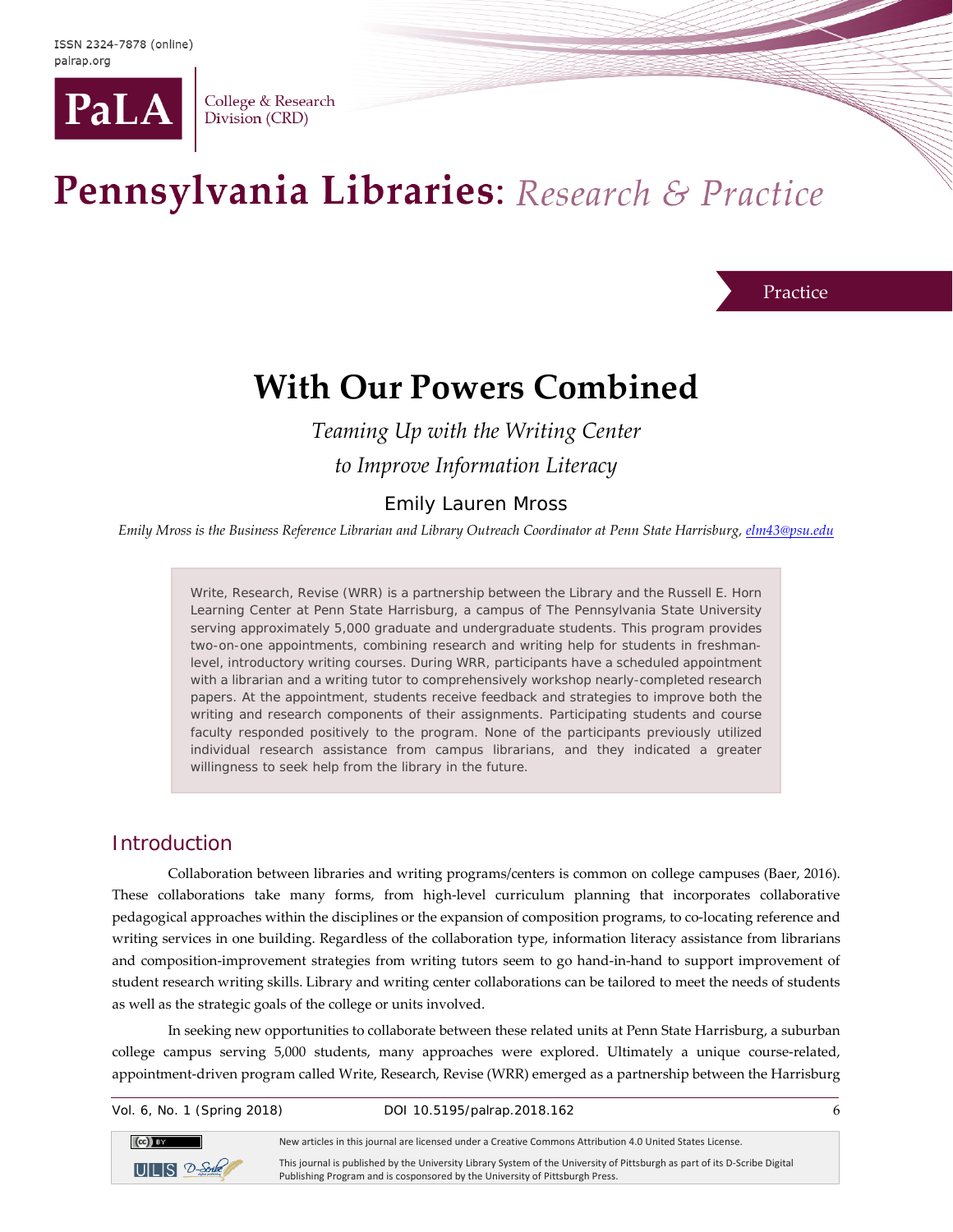Campus Library and the Russell E. Horn Learning Center. This paper will examine the types of collaborations frequently represented in the literature, explain the rationale and procedure for creating WRR, and identify areas for additional research in the area of library and writing center collaborations.

#### Literature Review

Much library literature discusses the wide-ranging collaborations between libraries and writing centers or libraries and composition programs. This review focuses on the main methods of collaboration, which were considered as potential models for WRR. Overall, the collaboration models typically fall into two main categories which may overlap: programmatic and co-location.

#### Programmatic Collaborations

Programmatic collaborations take many forms, but commonly involve working directly with the writing or composition programs to integrate information literacy into the existing curriculum (Norgaard, 2004), or developing a new course with direct input from librarians and writing center professionals (Simons, 2017). These collaborations foster research writing skills in tandem with the core curriculum for a given discipline. They can place the services that support all students' research within the context of the course, rather than recommending assistance as an afterthought for struggling students. By including and normalizing research and writing assistance within a course or curriculum, students may be more likely to use the services readily and find them helpful (Bowles-Terry, Davis, & Holliday, 2010). A light programmatic approach was considered for WRR, focusing on the core composition curriculum required for all students. Deeper programmatic collaborations may require rewriting curriculum or creating new courses as described in Bowles-Terry et. al. (2010) and Simons (2017). The significant time and resource commitment for such a collaboration were beyond the scope of this project.

#### Co-location Collaborations

Bringing research and writing services together in spirit through programmatic collaboration can also lead to tying them together physically through co-location or providing an alternate service point within the library or writing center. Co-location plans may also arise from a campus's lack of space, funds, or both (Ferer, 2012). Academic libraries are often targeted for space reallocation as print collections are removed in favor of online resources and stacks are repurposed in the face of demands for new student learning environments (Palomino & Gouveia, 2011). Lack of individual space or limited funding are not challenges that spurred the creation of WRR, but these are serious considerations for many academic units. In addition to these challenging circumstances, an aim to better serve students can spark co-location plans that bring related service areas into one location or building (Dallis, 2016).

Co-location may strengthen the connection between academic service partners by eliminating the need for students to walk from one building to another in order to receive academic support services for the same projects. "If a reference librarian or reference services were available in the Writing Centre, the 'lonely walk' to the reference desk located in the library could be avoided and instead students would be able to access virtually a one-stop shop," (Palomino & Gouveia, 2011, p. 133). There is benefit to students and the campus community viewing research and writing as intermingled processes; however, there is concern that co-location could be viewed negatively by administrators who might misinterpret these collaborations as unnecessary duplications of effort (Mahaffy, 2008). In terms of improving students' information literacy and writing skills, is it enough to bring two related services together in one space? Should libraries and writing centers collaborate more formally than simple co-location to emphasize the interrelated nature of research and writing?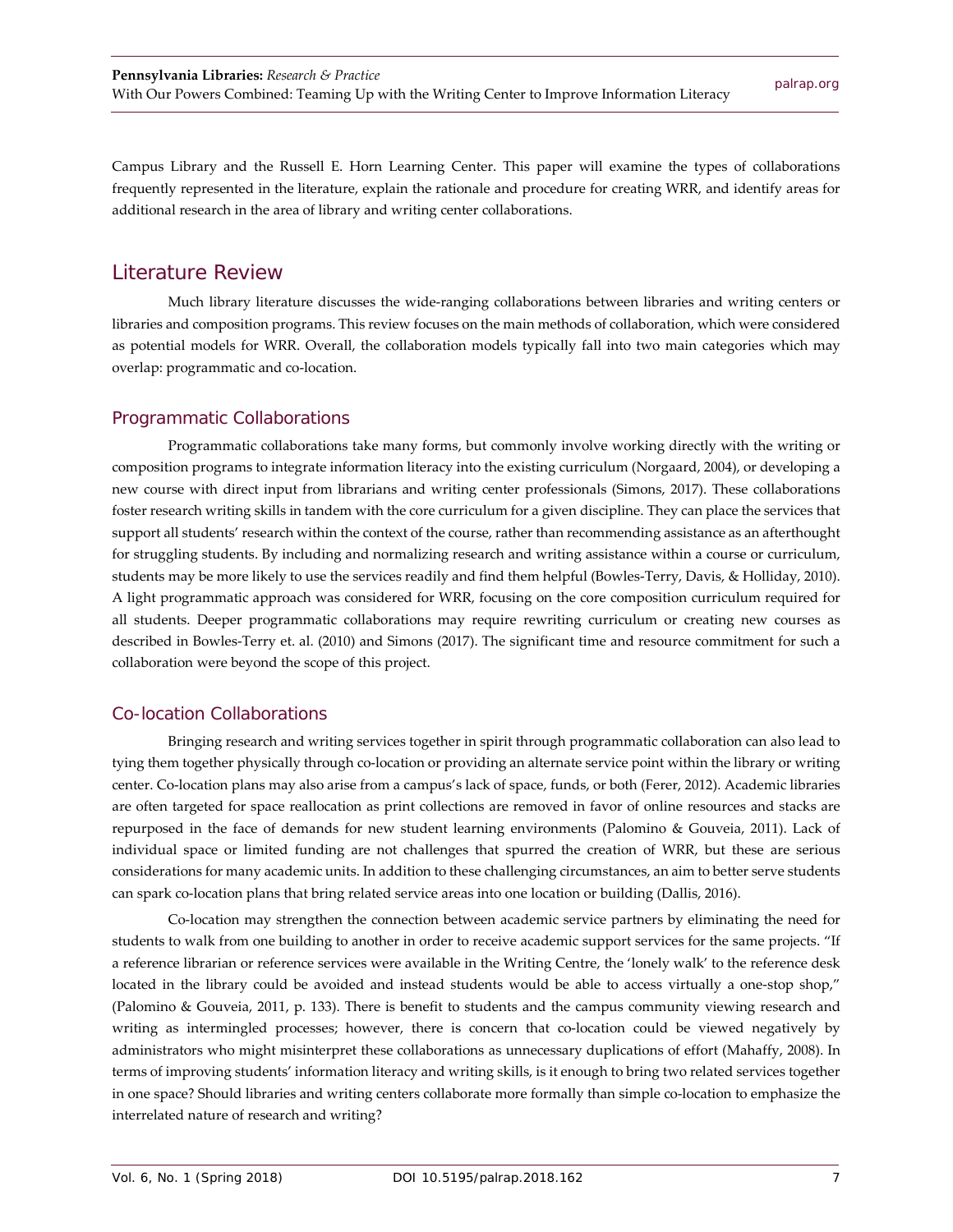Unfortunately, examination of intentional research paper workshops or appointments involving both library and writing professionals at once is not prominent in the literature. Holly Jackson (2017) conducted an email survey of 117 college/university libraries and writing centers and found that 14% (49 respondents) indicated they had a collaborative method of "individual student appointments," however, no definition is provided for what these appointments explicitly entail (p. 282). Palomino & Gouveia (2011) mention coincidental collaborations between students, librarians, and writing tutors occurring in a co-located learning commons space, "representing the truly symbiotic relationship that exists between researching and writing the academic paper," although these collaborations were not the main focus of their co-location program (p. 139). It is quite possible that similar informal collaborations may occur in co-location setups as described in Meyer, Forbes, & Bowers (2010), where the librarians and writing tutors provide appointments in close quarters; however, they are not mentioned.

For many libraries and writing centers, it may not be feasible to create permanent co-located services. Some campuses utilize temporary or regularly scheduled service hours in a location other than the library in order to reach students who may not come to the library for various reasons. Jackson (2017) found that 14% of respondents to the email survey also indicated that they have a writing tutors embedded within their library, and 4% (12 respondents) have librarians embedded at a campus writing center. The effectiveness of these collaborations is not explored within the scope of the study. Long-term co-location collaborations are a more permanent option, but the flexibility of alternative services points can be another solution to addressing research and writing in one space, especially for new collaborations or those attempting to determine its feasibility.

#### Alternative Service Points

It may seem intuitive that combining complementary services such as research help and writing assistance in one location would increase student use of both, but there appears to be a limit to its success. Studies that put a twist on roving reference by providing library reference points elsewhere on campus reported mixed results: there is some use of additional services in a new location, but simply placing a librarian in the writing center or other campus space for general referrals shows limited impact in the literature. Using this approach, Mahaffy (2008) found an average of two students per week were assisted by a librarian co-located in the writing center three hours per week, however, there were some weeks with no referrals at all. Del Bosque & Chapman (2007) reported on a pilot which placed librarians in many locations across a campus, including the writing center. Over the course of 19 librarian-staffed hours at the writing center, only four reference interactions occurred. Kuchi, Mullen, & Tama-Bartels (2004) chose a higher visibility location, rather than the writing center, and reported heavy usage at an outpost in the campus student center. Unfortunately, the majority of questions were directional rather than the research assistance the librarians hoped to provide. It is important to consider the usefulness of new service points across a campus if few to no students use them or ask research questions of the staff stationed there. Programs may end up as an ineffective use of staff time and effort.

Weekly drop-in reference services at the Learning Center were initially proposed as a new collaborative project. Considering the limited use of similar services in the literature, this idea was abandoned in favor of a temporary and timely alternative service point. For many students it seems that the "teachable moment" of an impending research paper deadline is the best time for a meaningful individual reference consultation (Attebury, Sprague, & Young, 2009). Therefore, coordinating a program to coincide with the assignment deadlines of a particular course known for utilizing the services of the writing center may have a greater impact in terms of reference questions, rather than waiting for reference questions to appear.

Many iterations of collaboration with crucial campus partners in student academic success are covered in the literature but they have faced lack of use and difficulty in promoting the service successfully, particularly those involving alternative service points (Meyer, Forbes, & Bowers, 2010). WRR was conceived with these particular challenges in mind. Providing library reference assistance within the Learning Center would be beneficial in theory, as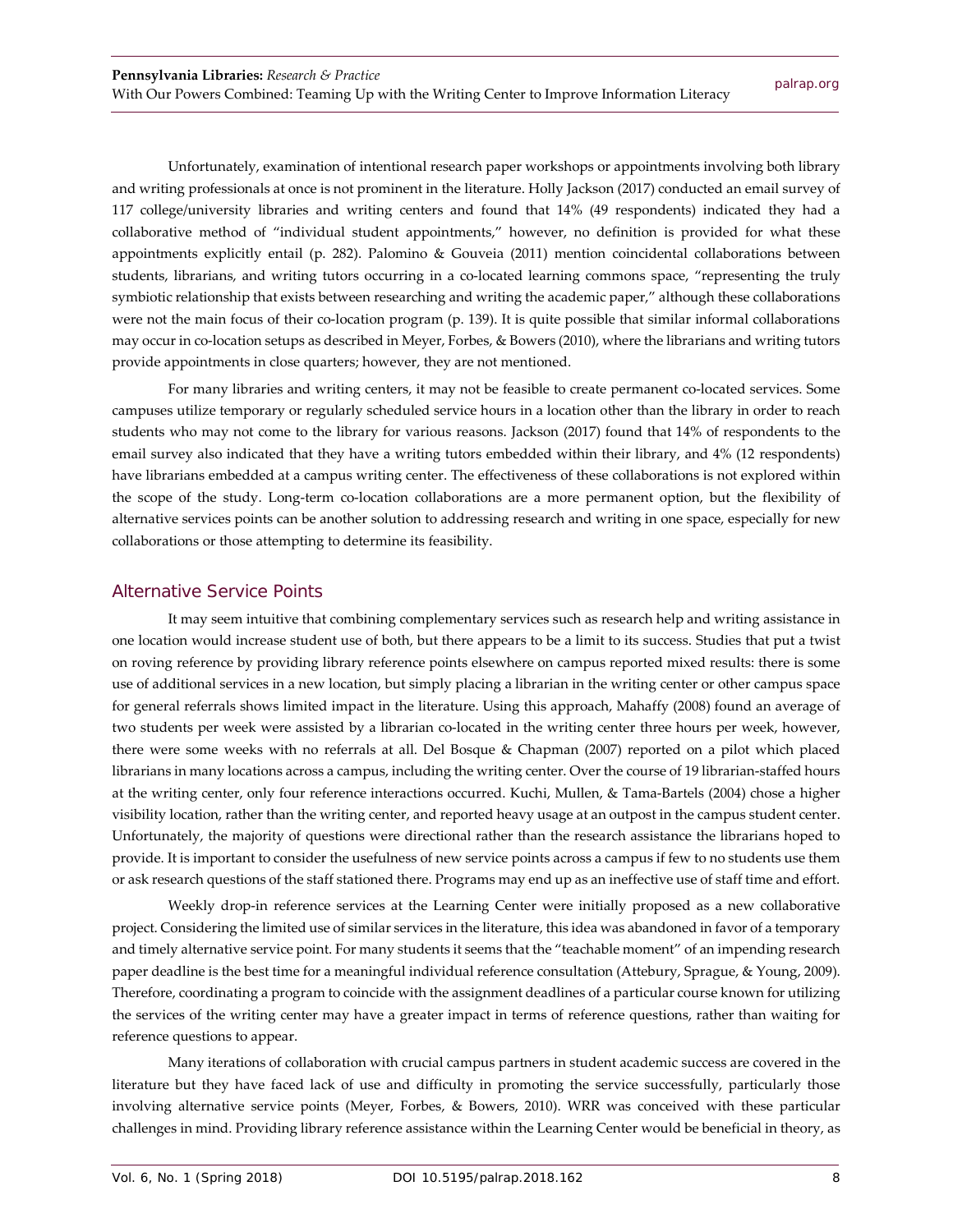students are often there to seek help for research papers and some will specifically need help with the research component. Could student buy-in be gained without some type of hook? Would they utilize the service enough to deem it necessary?

#### Write, Research, Revise

In an effort to increase student use of key academic support services and ultimately improve students' research, writing, and information literacy skills, a librarian and the writing coordinator at Penn State Harrisburg created a collaborative program to provide just-in-time research and writing assistance in a single appointment format to students in a mandatory introductory composition course. Dubbed "Write, Research, Revise" (WRR), this program took its name as a play on the "three R's" of yore: reading, writing, 'rithmetic. The Harrisburg Campus Library regularly provides course-related library instruction as well as on-campus and online research consultation services, supported by four full-time liaison librarians and a number of part-time reference associates. The campus Russell E. Horn Learning Center employs both full- and part-time writing tutors with Master's degrees who provide student tutoring through individual appointments and course-related instruction. WRR was initially conceived as a simple colocation project that would bring library research assistance services to an alternate service point in the Learning Center. The plan expanded to include a targeted collaboration headed by one full-time librarian and the Learning Center's full-time writing coordinator. Together they conducted all scheduled appointments.

#### Planning

The initial co-location idea sparked from the relocation of the Learning Center from outposts within the Library and other campus buildings to one location in a new student center. This move necessitated an outside walk for students to obtain services from both resources. The Library and Learning Center had not recently engaged in formal collaboration, and a recently hired librarian and a writing coordinator wanted to explore new ways for the units to collaborate to further student success. Many students were drawn to the new Learning Center space, making it an attractive option for an alternative library service point. Drop-in hours with a librarian were initially considered, but scheduled appointments were favored instead, as blocks of unscheduled appointments could simply be canceled.

Through conversations, the librarian and the writing coordinator developed an idea to specifically target this new service to freshmen in the required introductory English composition class, ENGL 015. These students frequently seek help with their papers at the Learning Center and often need assistance with the research component, which the Learning Center does not provide. Additionally, the Library and the Learning Center have long-standing relationships with the composition program coordinator, and provide in-class support through one-shot instruction to every ENGL 015 section each semester. A novel collaboration was proposed: rather than drop-in librarian appointments in the Learning Center, the librarian and writing tutor would work in tandem to support this student group. Instead of sending students from place to place, this arrangement would review the entirety of research papers in one appointment, therefore saving student time as well.

#### Targeted Course

ENGL 015, the introductory English composition course WRR serves, culminates in the creation of a writing portfolio that includes two research papers. Students taking this course are in their first or second semester of college and it serves as an introduction to academic writing. Throughout the semester, students work on various drafts of their papers, expanding them and adding sources. In addition to professor feedback, students often enlist the help of a writing tutor. Requirements for the research papers do not strictly limit students to citing peer-reviewed scholarly journals and the library instruction session covers strategies for identifying several types of acceptable sources,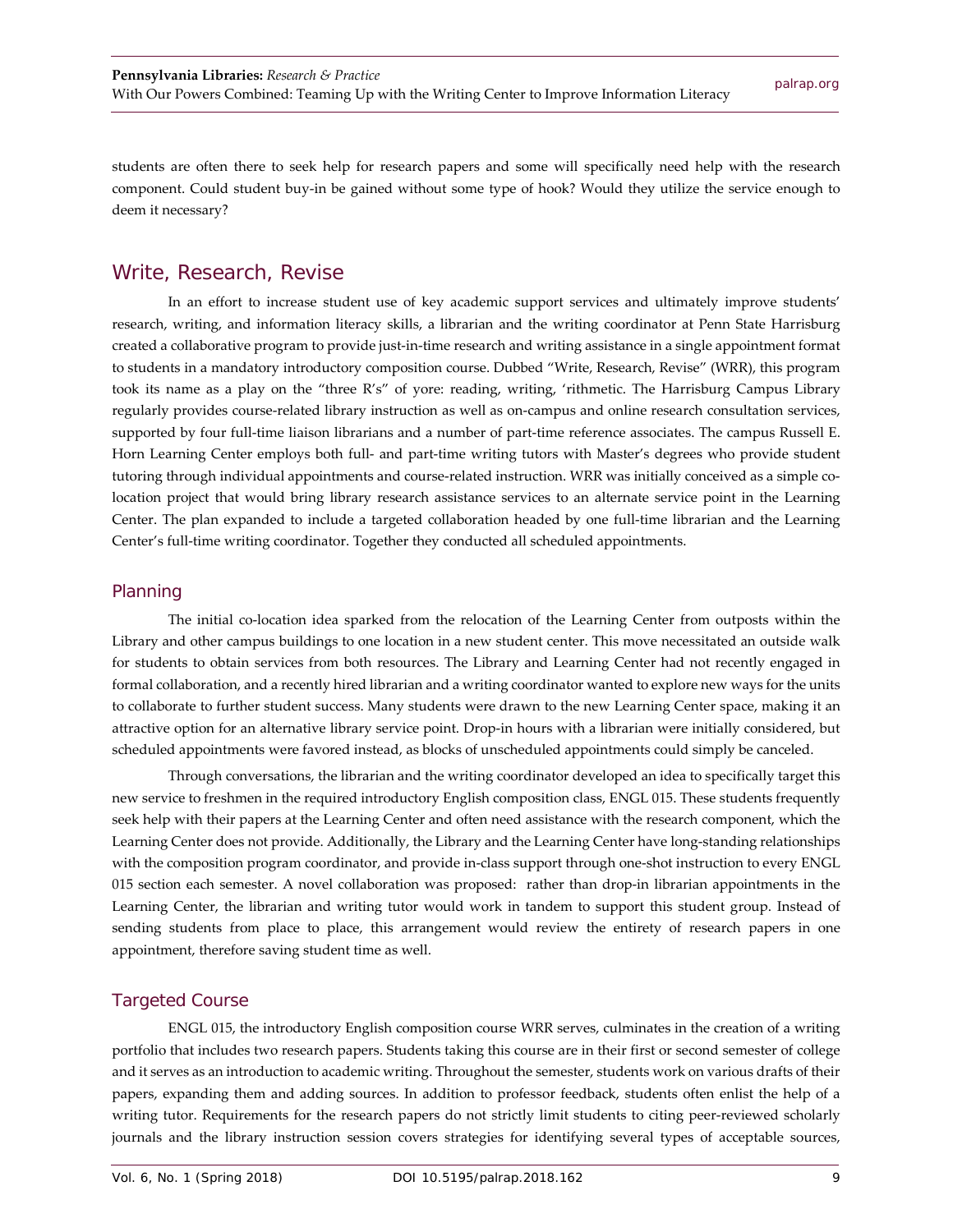including books, newspapers, and websites. It should be noted that students typically write argumentative papers that rely on statistics and data best supported by authoritative resources such as reference books, government resources, and occasionally, scholarly journal articles.

Assistance to ENGL 015 courses is strong from both the Library and Learning Center. Reference questions related to this particular course are not strictly tracked. A librarian provides one-shot information literacy instruction to each section, totaling 29 sections in fall 2016, when WRR was first offered. The Learning Center does keep statistics of course-related appointments. In fall 2016, 447, or nearly 33%, of 1368 total writing appointments were related to ENGL 015. For this reason, it seemed plausible that students might need additional assistance with their ENGL 015 assignments. WRR was therefore framed as a "second-shot" session to give students personalized attention, much like what they would receive in an individual research consultation at the library. In one-shot sessions for large entry-level courses, which typically average 25 students and are usually 50 minutes in length, it can be difficult for the librarian to address each individual student's research topic and help them develop a focused research strategy. Individual research consultations are always presented as an option, but it is unclear if students are requesting help from the Library at the same rate as the Learning Center.

It is possible that some ENGL 015 students received one-shot instruction prior to their need, thereby decreasing their engagement with the session. The large number of sections necessitates spreading sessions out, over a two-month period. To remedy this potential gap, WRR was designed to fall at the most intense point of need: during the two weeks prior to finals, when ENGL 015 students would be revising their papers for their final portfolio.

Creating a program to serve 29 different sections of one course can be a monumental challenge, but WRR benefitted from ENGL 015's common syllabus and course structure. At the point of the semester when WRR would be offered, all students in the course would have developed theses and written nearly complete paper drafts. Therefore, students would not be at the beginning of the research process. This would prevent misuse of WRR appointment time developing a topic or locating background information, which would be more appropriately addressed in standard writing appointments or research consultations outside of WRR. In fall 2016, appointments were limited to ENGL 015 students and were one hour in length.

#### Pilot Implementation

As it was a pilot program with limited staffing, a total of six appointments were available over two days. WRR was held in the Learning Center to capitalize on student familiarity with the writing tutors. WRR was advertised on fliers at the Learning Center and the Library, on their respective Facebook pages, and through ENGL 015 instructors who announced the program in class and encouraged students to sign up. Advertisements emphasized the "two-forone" collaborative nature of the service. Students booked appointments in advance using the Learning Center's online or in-person scheduling resources. All appointments filled ahead of the program. In the event of a cancellation or noshow, available appointments were offered on a walk-in basis to students at the Learning Center. A few students waited in the Learning Center during WRR, hoping a slot would become available. It should also be noted that regular writing appointments were offered during this time – WRR students were specifically seeking the help of both professionals at once.

Appointments consisted of the librarian and the writing tutor each reading one of the drafts, targeting their respective area of expertise, either the writing or the choice and incorporation of sources. After finishing with the draft, the librarian and writing tutor discussed areas of strength or potential improvement with the student, then switched papers and continued the process. In discussion of the draft, the librarian targeted particularly good sources, weak sources, and areas or statements that would benefit from the support of cited sources and discussed these with the student. Due to the length of the appointment, time was available for individual database tutorials to find additional or better sources to support the student's argument. The librarian could also discuss a research strategy with the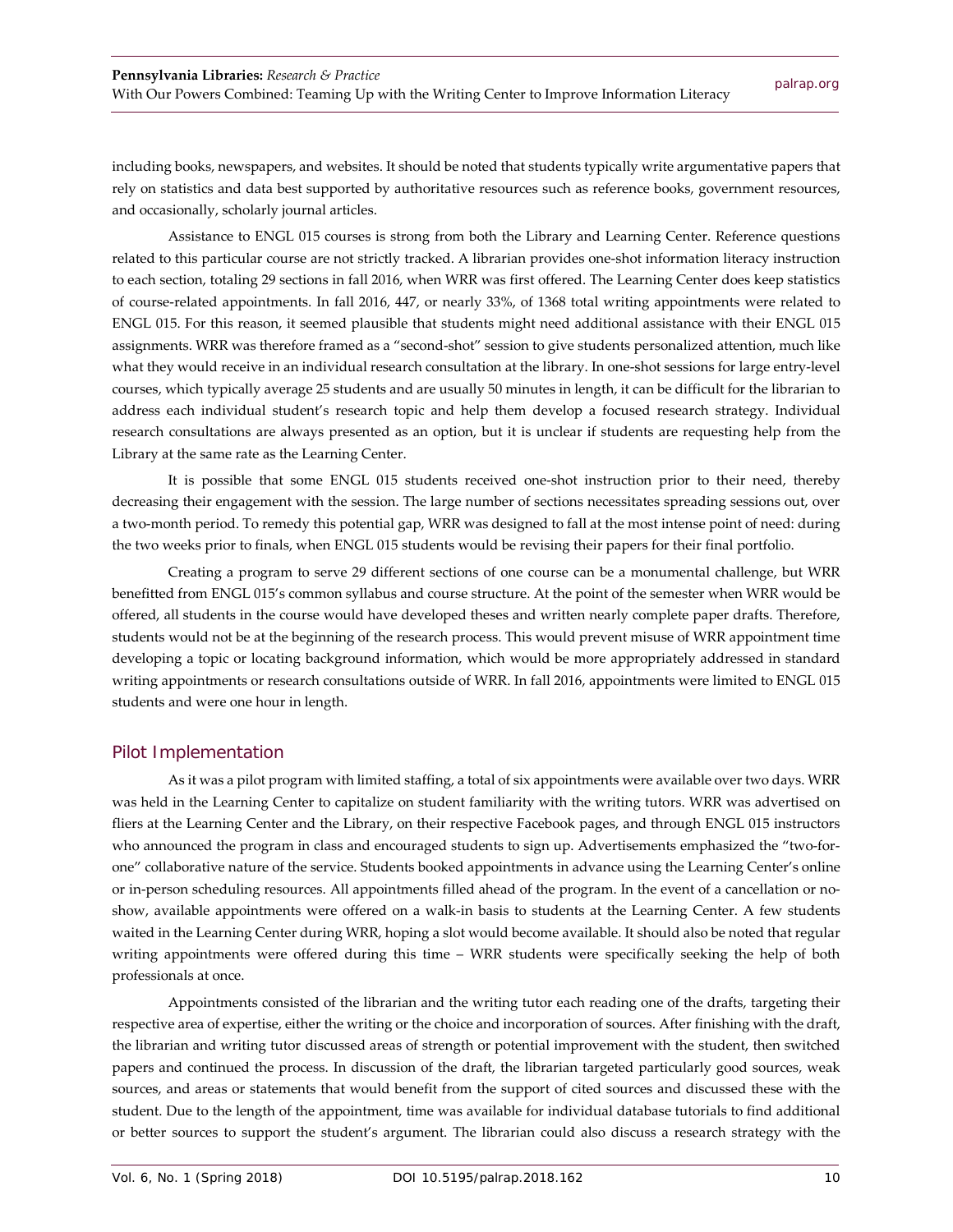student, as well as cover source appropriateness. Appointments all involved three-way conversations, demonstrating how research and writing are interdependent processes.

#### First Semester Challenges

A primary issue in many of the research papers was incorporation of news articles that reported the findings of a study, rather utilizing the study itself. This created a teachable moment – news articles are often more readily understood, but they are secondary sources and may be less authoritative than the original study. The primary source would also provide more context for the results. The lack of scholarly sources was not entirely surprising: students in ENGL 015 are not required to limit their resources to scholarly journal articles. However, it was an impetus for an information literacy discussion regarding the importance of primary sources. These moments also served as a starting point for guided practice using the library databases to find the original studies. Some students used personal blogs or other questionable websites as the basis for statistics or other perceived facts. In these instances, the librarian and the student worked to uncover the original source for the data, which often came from government agencies or other organization reports. Government websites are covered as reputable sources in the one-shot, however, students had difficulty finding this information on their own. WRR provided an opportunity to fill that knowledge gap.

#### Initial Assessment

The librarian created a basic post-survey using Qualtrics to collect feedback anonymously, including questions related to previous usage of the Learning Center and Library, plans for future use, and feelings about the WRR program (Appendix). The writing coordinator who collected student information as part of learning center data gathering emailed all participants a link to the survey. Two of the six participants responded and each had positive feedback. The students had received one-shot information literacy sessions through their course, but they had not previously consulted with a librarian for research help. After participating in WRR, each respondent said they would now be more likely to ask a librarian for research help in the future. Additionally, both respondents said that WRR should be offered again. In conversation with participating students and follow-up from faculty, responses to the program were also positive and indicated support for WRR.

#### Expanded Pilot

Taking our participants' suggestion, Penn State Harrisburg offered WRR again in spring 2017 and expanded appointment offerings. In the second semester iteration, the program was expanded from strictly ENGL 015 students to include ENGL 202, the next level of composition, which focuses on writing in the disciplines. There are four distinct versions of ENGL 202 which serve students in the humanities (202A), social sciences (202B), science/technical writing (202C), and business writing (202D). Course offerings for spring term included 30 sections of ENGL 015, including those offered to ESL students as ESL 015, nine sections of ENGL 202A, one section of ENGL 202B, 13 sections of ENGL 202C and ten sections of ENGL 202D. Due to the increase in course sections, appointments were increased in number, from six to 32, and decreased in length, from 60 minutes to 30 minutes, to accommodate a greater number of students. The appointment dates were split equally between ENGL 015 and ENGL 202, and the same advertising and scheduling methods were used.

In an effort to help students well before their final deadlines, appointments were offered at midterm. Students in both levels of English composition are required to submit drafts of their work throughout the semester for instructor feedback and would likely have something due around that time period. Two days of appointments were offered; no one signed up. The end of semester deadline appears to be much more motivating than midterms.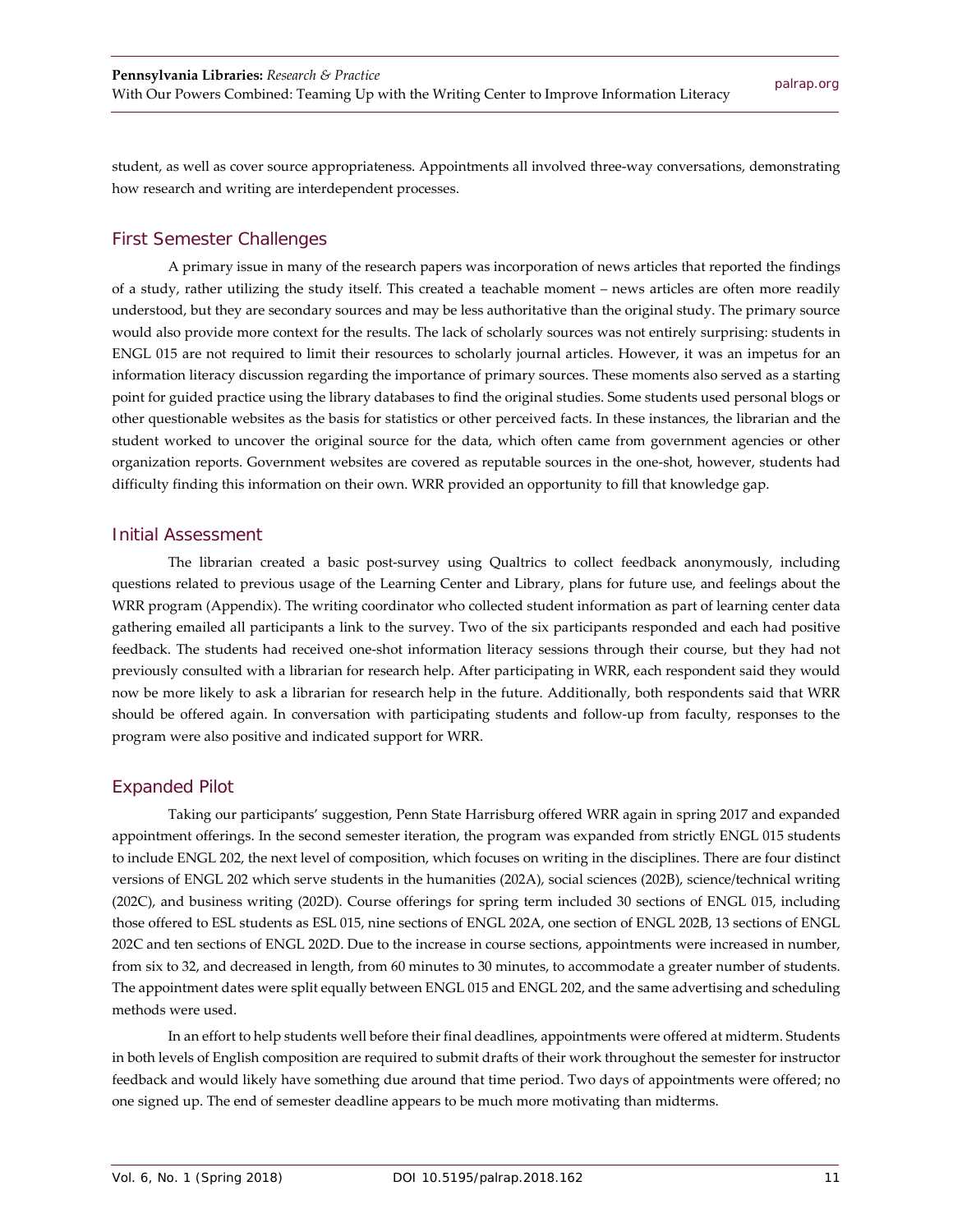Of the 32 appointments offered in Spring 2017, 19 were filled. WRR continued to be popular with ENGL 015 students, and all appointments for ENGL 015 sessions were filled either in advance or by walk-ins. The fact that the increased number of appointments for ENGL 015 all filled is particularly promising. WRR struggled to find a foothold with ENGL 202, filling only three appointments with students from different sections. ENGL 202 students were less prepared for their sessions and primarily needed help with topics and starting the research process. WRR appointments were beneficial to get the ENGL 202 students started, but initial brainstorming did not fit with the original concept of the program, which required a complete or near-complete paper for review.

#### Second Semester Challenges

The common research paper issues for ENGL 015 remained the same in the second semester of the pilot: lack of primary sources, and reliance on questionable sources. Campus librarians make a significant effort to provide oneshot instruction sessions to each section of ENGL 202, however, the students at WRR lacked focus for their projects and were unfamiliar with or confused about the subject-specific databases they were expected to use. During WRR, the librarian was able to provide individual tutorials on the disciplinary research resources, and connect the students with research guides that would assist with their projects. One ENGL 202 student contacted the librarian for further help via email after the session.

#### Second Assessment

At the end of Spring WRR appointments, the post-survey was sent out to participants. Spring saw a greater number of WRR participants, but fewer responses to the survey: one student from ENGL 015 and one from ENGL 202D. Responses were positive. Both respondents indicated they were now more likely to use both research and writing help in the future. The ENGL 015 student had not previously used either service; the ENGL 202D student had previously used writing services, not research consultations. Students once again found the program beneficial and encouraged the continuation of WRR. The coordinators had some concern about shorter appointments in the second term. Participants did not comment on or appear to notice appointments were shorter in the second iteration of WRR. It was more challenging to cover in-depth research topics in such a limited time, however, shorter appointments allowed many more students to take advantage of the program. The short appointments were most challenging for ENGL 202 students, who were less prepared and needed more assistance.

#### **Discussion**

In the coming academic year, WRR will be offered again to ENGL 015 in the 30-minute format in order to accommodate a larger number of students. Until better recruitment strategies can be established for ENGL 202, it will not be offered for this course. Shorter appointments may limit some in-depth discussions, but it is important that more students are able to take advantage of the program. Student and faculty response to the program is very encouraging. The limited survey feedback was very positive, and conversations with both students and course faculty affirm the survey data. A faculty member specifically requested more availability of WRR in an instruction evaluation of the participating librarian. At the end of the appointments, students seemed more confident with their research, and had a concrete plan for improvement.

In future semesters, more assessment will be added to the program, including a pre-survey, with the aim to gather more feedback and gain a better understanding of the students participating in WRR. Additionally, we will work with course faculty to create a rubric and evaluate the final papers of both WRR participants and non-participants to determine any differences in the areas of citation, evaluation of sources, thesis, and presentation of argument. This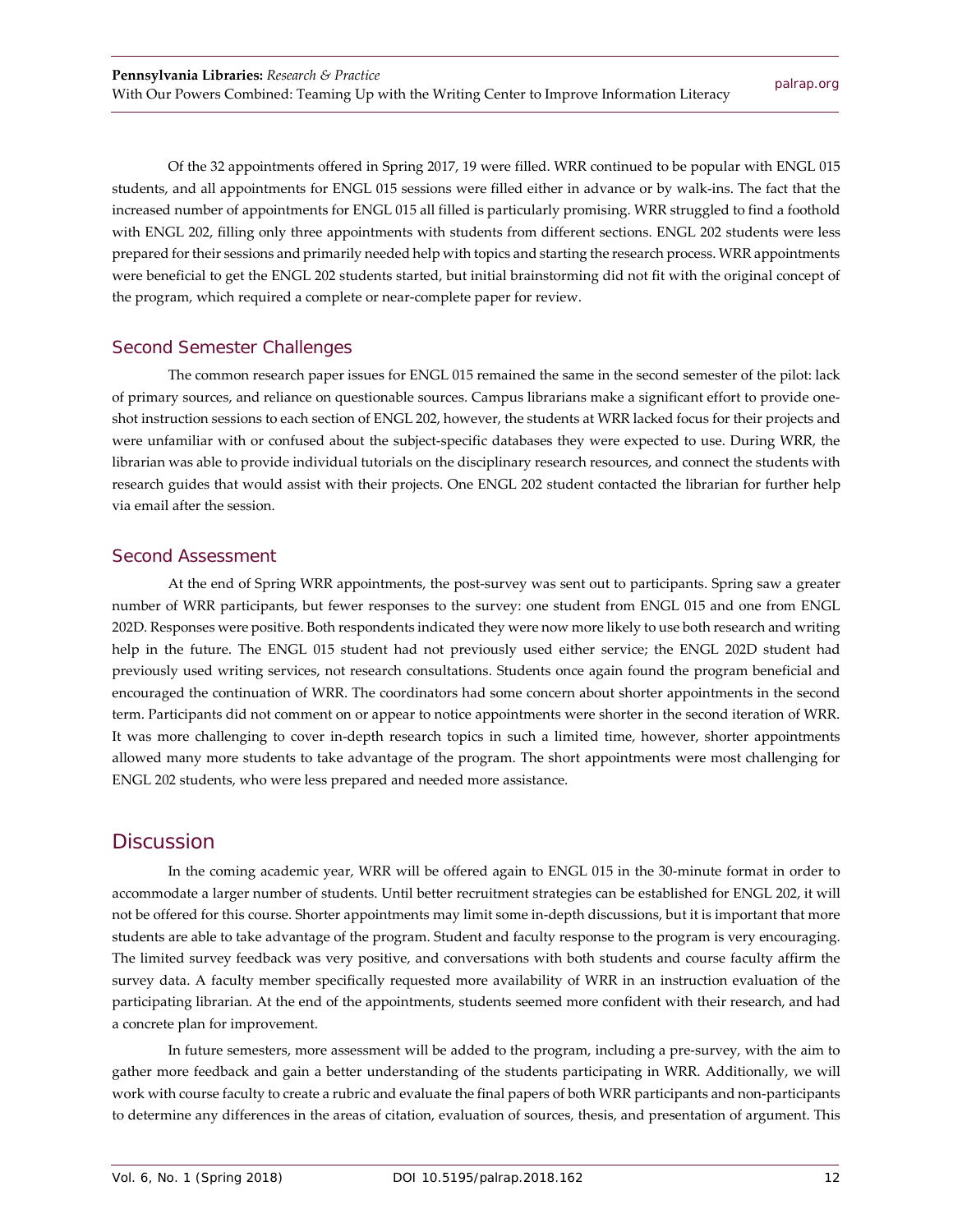is an area of assessment missing from the literature regarding library and writing center collaborations, and would be an important component in determining the true success of such programs.

The main limitation discovered in the first year is staff capacity. With only one librarian and the writing coordinator to conduct appointments, availability will continue to be limited either in number or by time. Further expansion of WRR will be challenging without additional librarians and writing tutors to provide additional appointments. Due to reduced staffing levels in both departments, further program expansion is not likely in the coming year.

#### Conclusion

The ultimate goal of WRR is to provide students with useful and efficient assistance that increases their information literacy skills. Even as its capacity was limited by the coordinators' availability, the program met this goal. Those students improved their research skills and learned about library tools, search strategies, and resource types. They also left with positive opinions of the Library and the Learning Center, which provided just-in-time assistance in a time-saving manner. They were not sent with referrals between offices and could instead sit down with both resources at once and accomplish something. These positive associations with the Library and Learning Center may encourage future use of available services and encourage the spread of word of mouth recommendations among students. Authentic student recommendations are often far more persuasive than those staff or faculty provide, and can bring in more users. More formal assessment is needed of WRR and similar collaborative projects between libraries and writing centers or programs to truly understand their impact on student achievement. Though the lofty ideal of a more informed student body through increased information literacy is the overall aim of a program like WRR, it also provides more tangible benefits to a number of campus partners: students, in terms of potential higher grades; faculty, in terms of better-quality papers; and libraries and writing centers, in terms of increased usage and relevance.

#### **References**

- Attebury, R., Sprague, N., & Young, N. J. (2009). [A decade of personalized research assistance.](https://doi.org/10.1108/00907320910957233) *Reference Services Review, 37*(2), 207–220. doi:10.1108/00907320910957233
- Baer, A. (2016). *Information literacy and writing studies in conversation: Reenvisioning library-writing program connections.* Sacramento: Library Juice Press.
- Bowles-Terry, M., Davis, E., & Holliday, W. (2010). Writing information literacy revisited: Application of theory to practice in the classroom. *Reference & User Services Quarterly, 49*(3), 225–230.
- Dallis, D. (2016). [Scholars and learners: A case study of new library spaces at Indiana University.](https://doi.org/10.1108/NLW-04-2015-0023) *New Library World, 117*(1/2), 35–48. doi:10.1108/NLW-04-2015-0023
- Del Bosque, D., & Chapman, K. (2007). [Your place or mine? Face-to-face reference services across campus.](http://dx.doi.org/10.1108/03074800710748803) *New Library World, 108*(5/6), 247–262. doi:10.1108/03074800710748803
- Ferer, E. (2012). [Working together: library and writing center collaboration.](https://doi.org/10.1108/00907321211277350) *Reference Services Review, 40*(4), 543–557. doi:10.1108/00907321211277350
- Jackson, H. A. (2017)[. Collaborating for student success: An e-mail survey of U.S. libraries and writing centers.](http://doi.org/10.1016/J.ACALIB.2017.04.005) *The Journal of Academic Librarianship, 43*(4), 281–296. doi:10.1016/J.ACALIB.2017.04.005
- Kuchi, T., Mullen, L. B., & Tama-Bartels, S. (2004). Librarians without borders: Reaching out to students at a campus center. *Reference & User Services Quarterly, 43*(4), 310–317.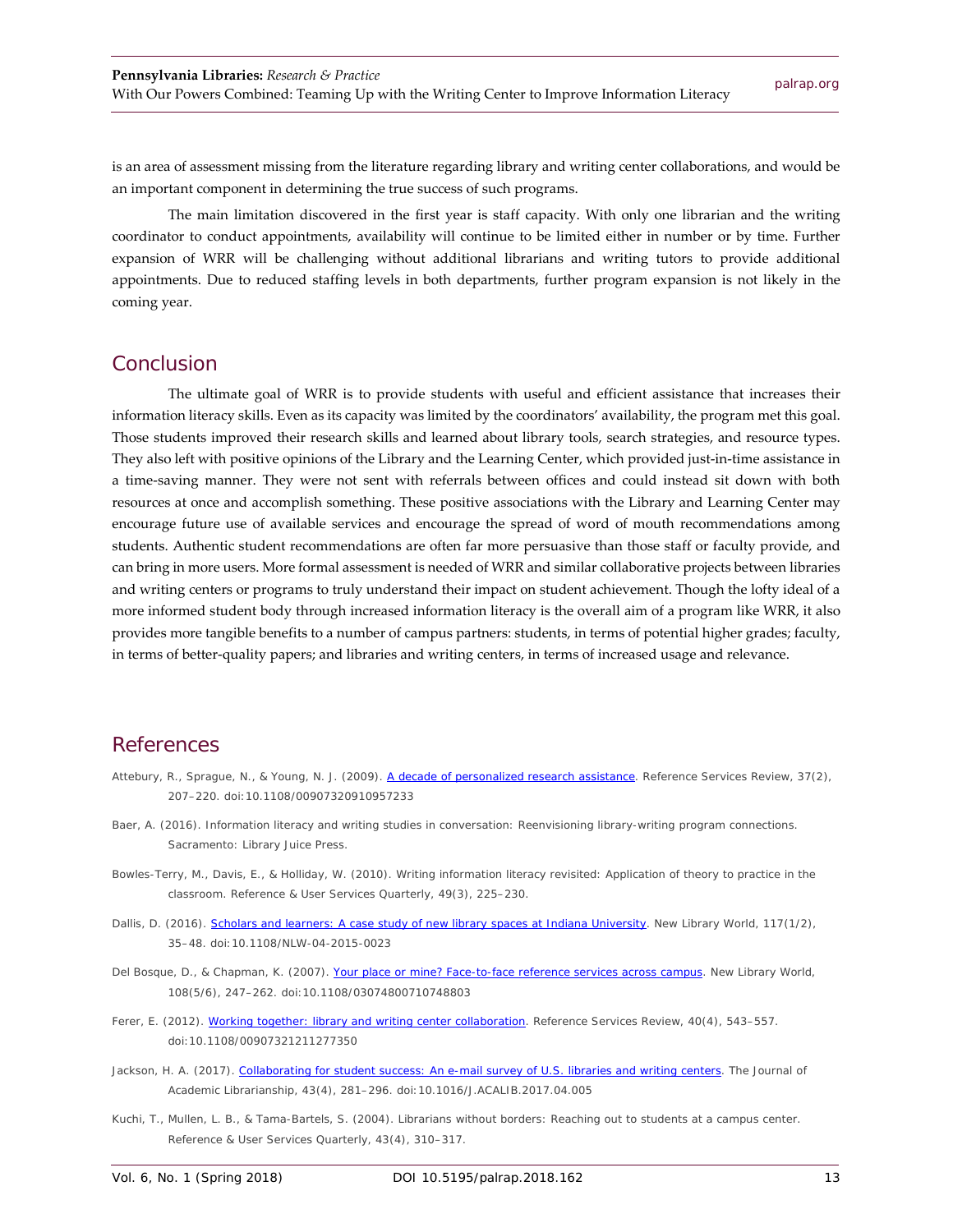- Mahaffy, M. (2008). [Exploring common ground: US writing center/library collaboration.](https://doi.org/10.1108/03074800810857621) *New Library World, 109*(3/4), 173–181. doi:10.1108/03074800810857621
- Meyer, E., Forbes, C., & Bowers, J. (2010)[. The Research Center: Creating an environment for interactive research consultations.](http://dx.doi.org/10.1108/00907321011020725) *Reference Services Review, 38*(1), 57–70. doi:10.1108/00907321011020725
- Norgaard, R. (2004)[. Writing information literacy in the classroom: Pedagogical enactments and implications.](http://www.jstor.org/stable/20864203) *Reference & User Services Quarterly, 43*(3), 220–226.
- Palomino, N., & Gouveia, P. (2011). Righting the academic paper: A collaboration between library services and the writing centre in [a Canadian academic setting.](https://doi.org/10.1108/03074801111117032) *New Library World, 112*(3/4), 131–140. doi:10.1108/03074801111117032
- Simons, A. C. (2017). Librarians, faculty, and the writing center partnering to build an interdisciplinary course: A case study at the [University of Houston, USA.](https://doi.org/10.1080/13614533.2016.1185020) *New Review of Academic Librarianship, 23*(1), 28–41. doi:10.1080/13614533.2016.1185020